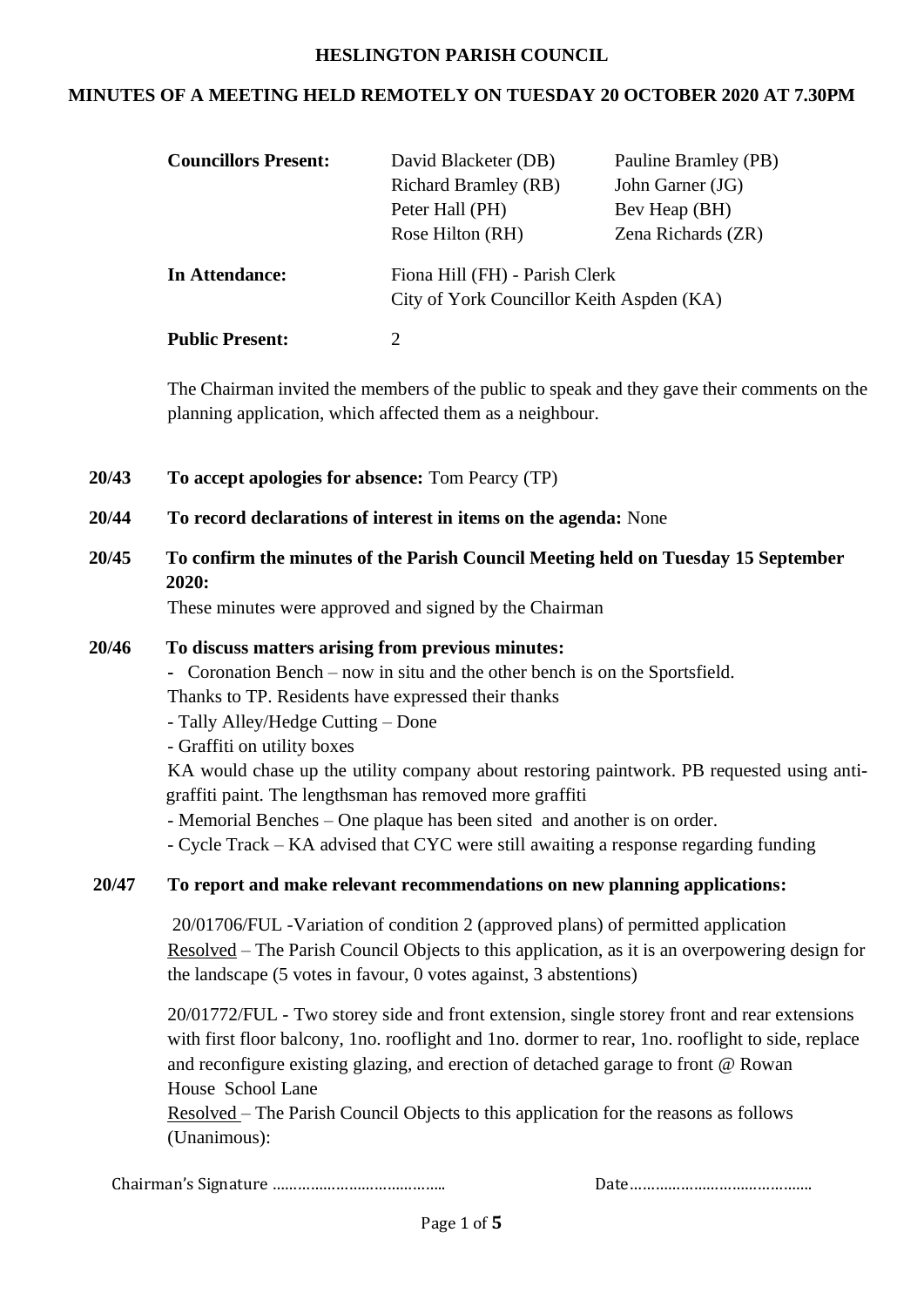None of the choices of materials compliment the immediate area within the Conservation Area

It is an overdevelopment of the site

The driveway must be of permeable material to manage the run-off into School Lane The Heritage and Conservation Officer must view this application

- 20/01856/TCA - Fell Beech tree in a Conservation Area @ University Of York Heslington Hall

Resolved – The Parish Council support this application (6 votes in favour, 0 votes against, 2 abstentions)

The Chairman reminded Cllrs, not to comment on planning applications between meeting, as now regular meeting were taking place, all matters would be included on agendas

# **20/48 To note planning decisions by City of York Council:**

- 20/00317/FUL Erection of single storey electrical sub-station and covered cycle park - Land Comprising Part Car Park South Of Physics Building Goodricke Way – Approved
- 20/00915/FUL Construction of an all-weather equine riding arena @ Fir Tree Farm Langwith Stray – Approved
- 20/00997/TPO Prune 1no. Sycamore and 1no. Ash protected by Tree Preservation Order no. 15/1986-W3 @ Boiler House Innovation Way – No Objections
- - 20/01028/FUL Single storey side extension with rear dormer and balcony, porch to front, 2no. rooflights to front, solar panels to front roof slope and dormer to rear, and installation of air source heat pump to rear  $@$  1 The Crescent – Approval
- 20/01206/FUL Siting of 2no. external tanks for the storage of liquid and gaseous nitrogen with surrounding brick enclosure @ Biology Department University Of York – Approved
- 20/01270/OUT Variation of condition 1 of permitted application 15/02923/OUT to substitute the building heights plan with a more up to date plan @ Proposed University Campus Lying Between Field Lane And Low Lane A64 Trunk Road and Hull Road – Approved
- 20/01308/FUL First floor side extension and single storey side extension @ 5 Bateson Close – Approved
- 20/01317/TPO Crown reduce by 30%; crown lift by 3m Sycamore protected by Tree Preservation Order no. 7/1986 @ 18 Walnut Close – No Objections
- 20/01318/TPO Various tree works including the felling of 4no. trees protected by Tree Preservation Order no. 15/1986 @ University Of York – No Objections
- - 20/01639/TCA Various tree works including the reduction of a group of Sycamores to hedge height in a Conservation Area @ Patch House Main Street – Consented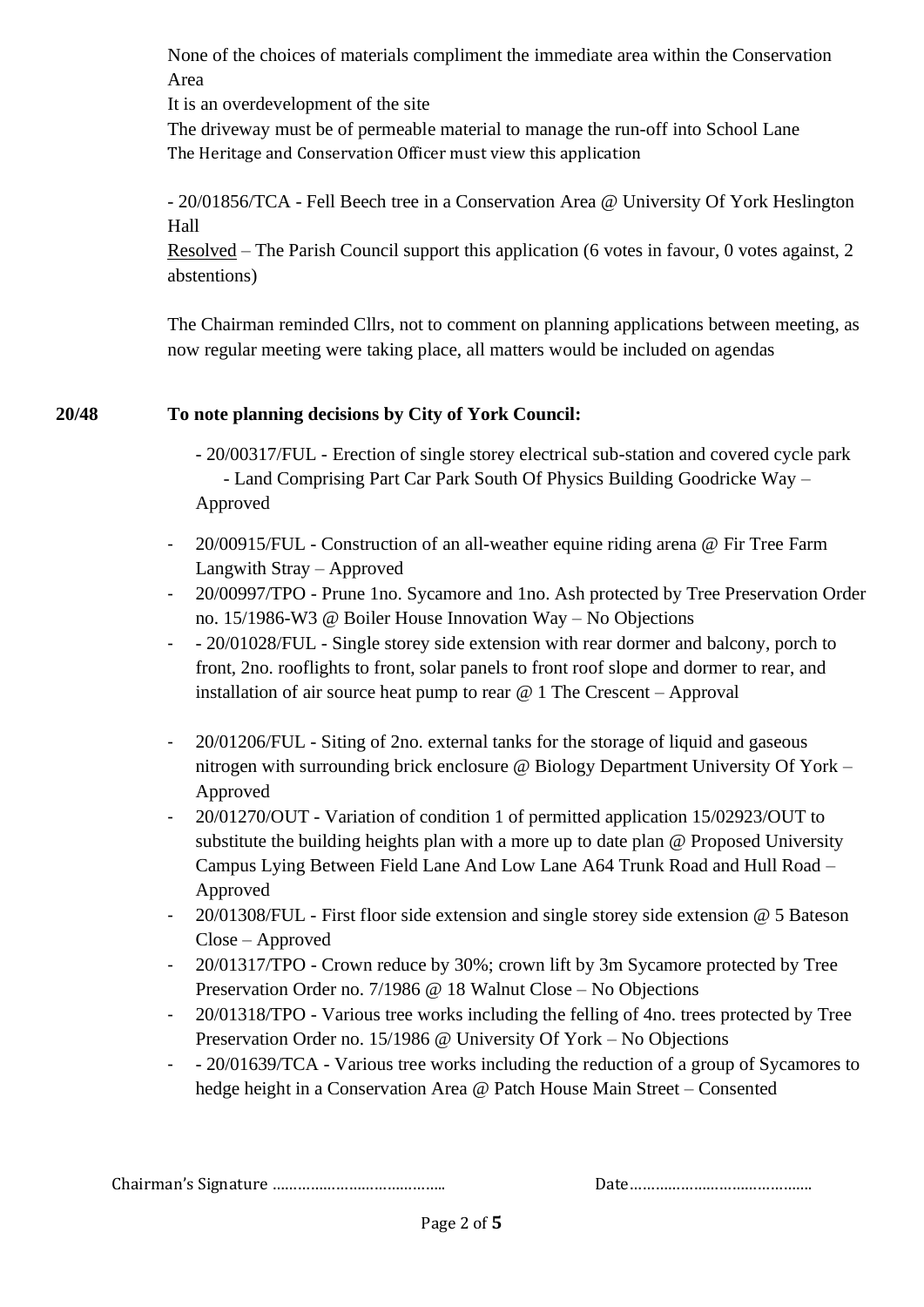## **20/49 To note matters raised with/by Yorkshire Local Council Association:** Info emails circulated to Cllrs

## **20/50 To discuss financial matters with Responsible Financial Officer:**

- To note bookkeeping report to date for year ending 31 March 2021

FH had circulated the spreadsheet around Cllrs

- To adopt/re-adopt policies as follows – NTR

- Financial Management – Internal Controls, Property/Asset Checks, Internal/External Audits FH would circulate each month copies of the bank statement and invoices, so remote internal controls could be conducted.

- To approve payments as follows:

Glasdon Memorial Plaque £102.68 001870

# **20/51 To receive reports from representative of outside bodies as follows:**

- Ward Councillor
	- Scheme idea are requested for up to £10000 of funding
		- Site ideas are requested for the York Theatre Royal to organise a roving community pantomime
- Possible extension of 20mph zone
- Information about Covid and the current High status were discussed
- North Yorkshire Police NTR
- Heslington East Community Form NTR
- Good Neighbours Forum -

 Various presentations on the measures to be in place for the return of students and Covid. Assurances were given that;

\*Holmefield area would be given priority night security patrols

\*the 1 st bus route for campus buses UB1/UB2 is Church Lane/ Innovation Way rather than past the school

- Ouse and Derwent Drainage Board NTR
- Sportsfield
	- Some play equipment needed repairing. Some tree works was required. The parking sign is back in situ
	- York Environment Form –
	- Resolved The Parish Council would continue to pay the subs of £10.00 for the year
- Alms House –
- The external painting of Hesketh Houses has been delayed from this year to next year
- Meeting Room –
- Due to the Covid restrictions, it currently has very little use, but the finances remain solvent
- Fulford & Heslington Ward Meetings A meeting would be arranged ASAP

The members of the public left the meeting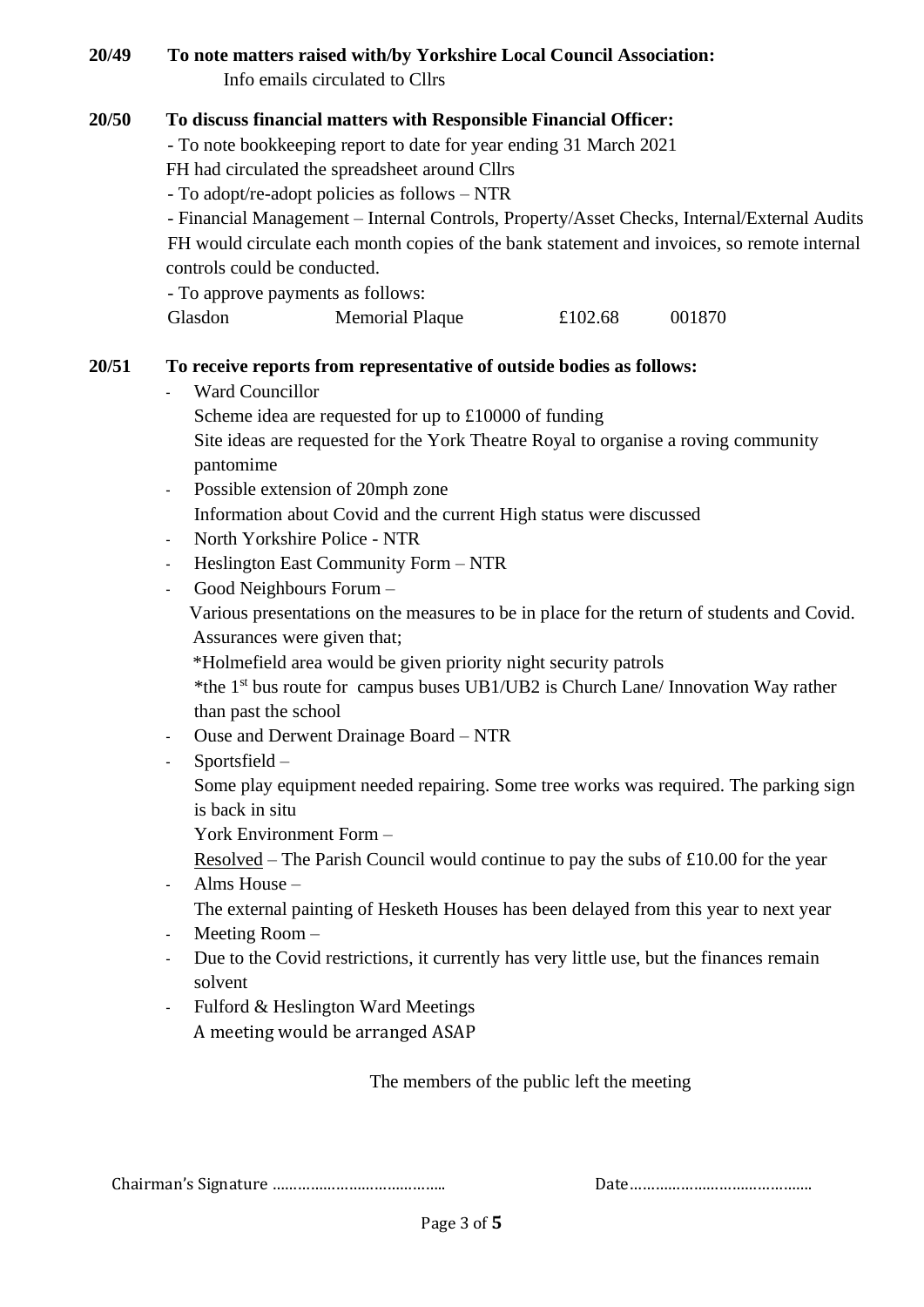#### **20/52 To discuss/agree actions with long-standing matters:**

- Appearance of village NTR
- Highway Matters NTR
- City of York Council:

- Article 4(2) Direction

KA would find out what the next steps were

- Neighbourhood Plan

PB had circulated a summary following her correspondence with Anna Pawson , CYC and subsequently asking YLCA for advice. Following that advice PB, as Chair, proposed re- employing the consultant to advise the PC.

Resolved – The Parish Council would contact the consultant David Chetwyn, to ask him to review the examiner's report and in light of the concerns, advise (Unanimous) PB would brief the consultant to obtain a costing for his advice . If Cllrs agreed by email acceptable, PB in conjunction with DB/RB would forward the relevant documents .A remote meeting to the whole Parish Council may, if necessary, be arranged following the given advice..

PB would reply to Anna Pawson to advise that the PC would for the moment suspend the NP whilst they took advice. They would then take up CYC's offer to have a remote meeting with the PC.

- CYC Local Plan –NTR

- University of York

- Antisocial Behaviour

The behaviour of students, in gatherings had been very noisy, late at night and disturbing to residents. Cllrs had reported this to security and the University, but felt let-down by the system. KA reported that Covid funding was allowing for the recruitment of 3/4 "Covid Marshalls" and he would try and get them to spend time around Heslington. Reports of noise disturbances received would be forwarded to KA who would report incidences to the police and follow up with the University.

- **Communication** 
	- Website up to date
	- Newsletter NTR

- Broadband - rural connectivity in York Outer

A response had been sent to Julian Sturdy MP. Automated acknowledgement received. PB had cc KA into the response and he had forwarded to relevant CYC department - would follow up.

KA left the meeting

## **20/53 To discuss correspondence received by the council:**

**-** Memorial benches – plaques

One had been fitted, thanks to DB. Another had been ordered

- Lengthsman

PB was sad to report that Dave Murray had submitted his resignation. An advert would be placed on the noticeboard regarding the vacancy. PB/BH would act as the recruitment committee.

- CYC e-scooter